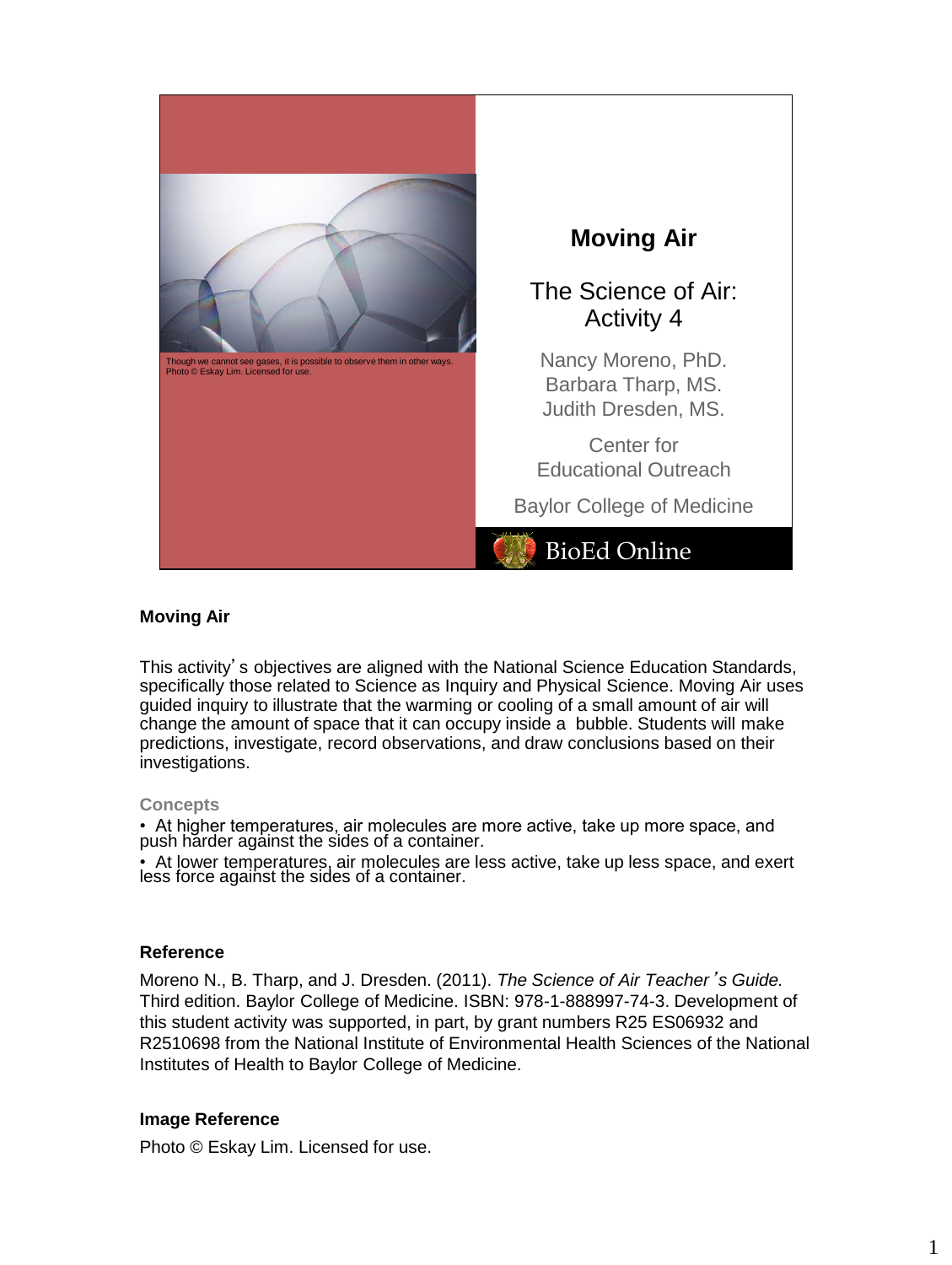# **Key Words**

lesson, teaching slides, lesson demonstration, physical science, air, atmosphere, air temperature, heat, gas, gases, nitrogen, oxygen, argon, carbon dioxide, ozone, molecules, air particle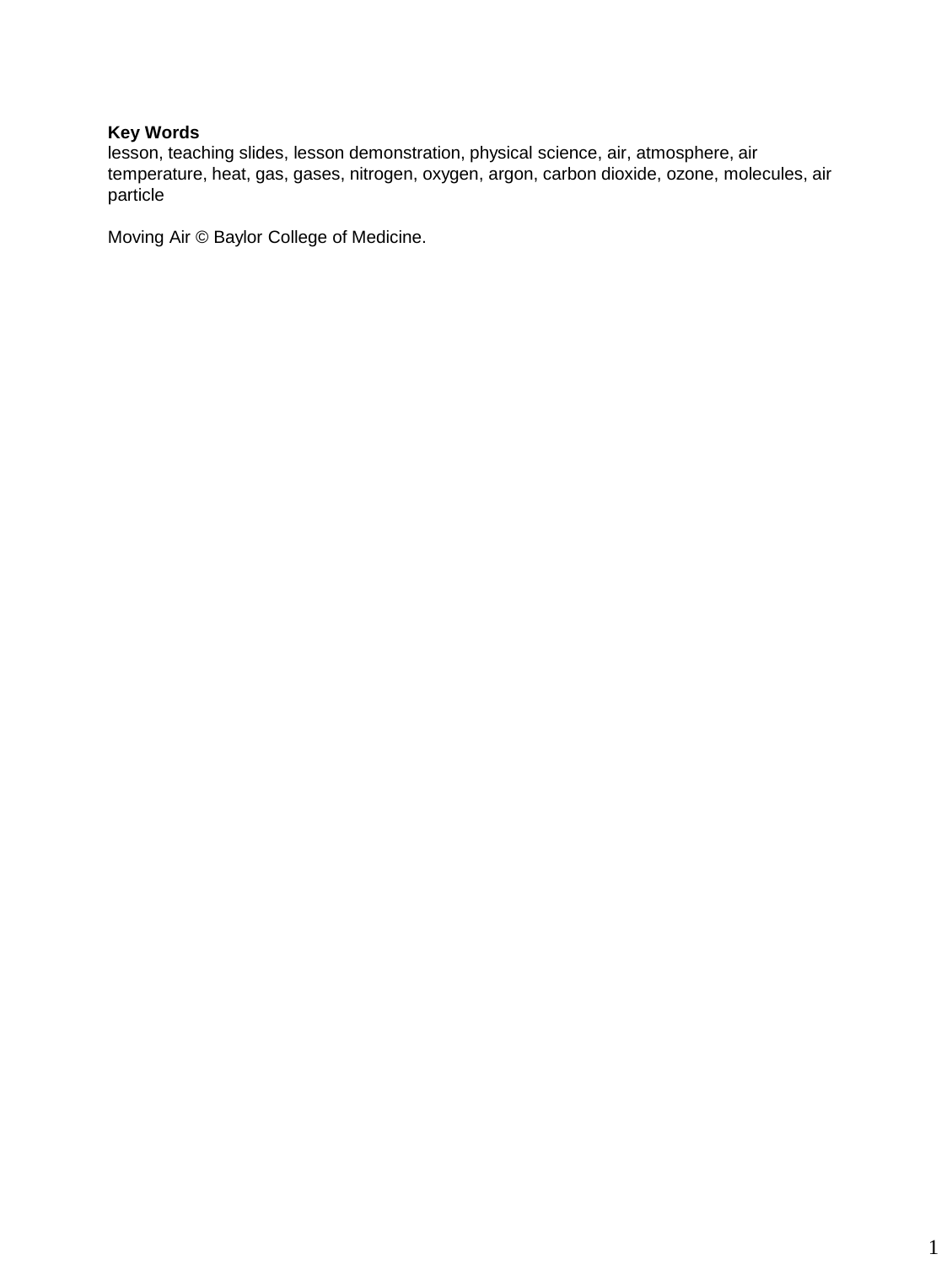

#### **Materials**

#### **Teacher Materials**

Dishwashing liquid and glycerin for bubble sollution

Liter of ice water (cold water containing ice cubes works best)

Liter of warm tap water

Liter of room temperature water

Tea candle and matches (a hotplate, warming tray, or warm towel also will work)

# **Materials per Student Group**

- Bottom half of one aluminum soft drink can (see Teacher Setup below)
- Shallow bowl containing bubble solution
- Wide-mouth plastic cup (9-oz. size) half-filled with warm tap water
- Wide-mouth plastic cup (9-oz. size) half-filled with ice water (include a few ice cubes)
- Wide-mouth plastic cup (9-oz. size) half-filled with room temperature water
- Red crayon or marker
- Blue crayon or marker
- Safety goggles for each student in the group
- Copies of "My Observations" worksheet

# **Setup**

1.Prepare aluminum soft drink cans: Cut each can approximately in half (scissors work well) and save the bottom section. You will need one bottom section per group of students. (Discard or recycle the top halves.) Be sure that the cut edges of the can are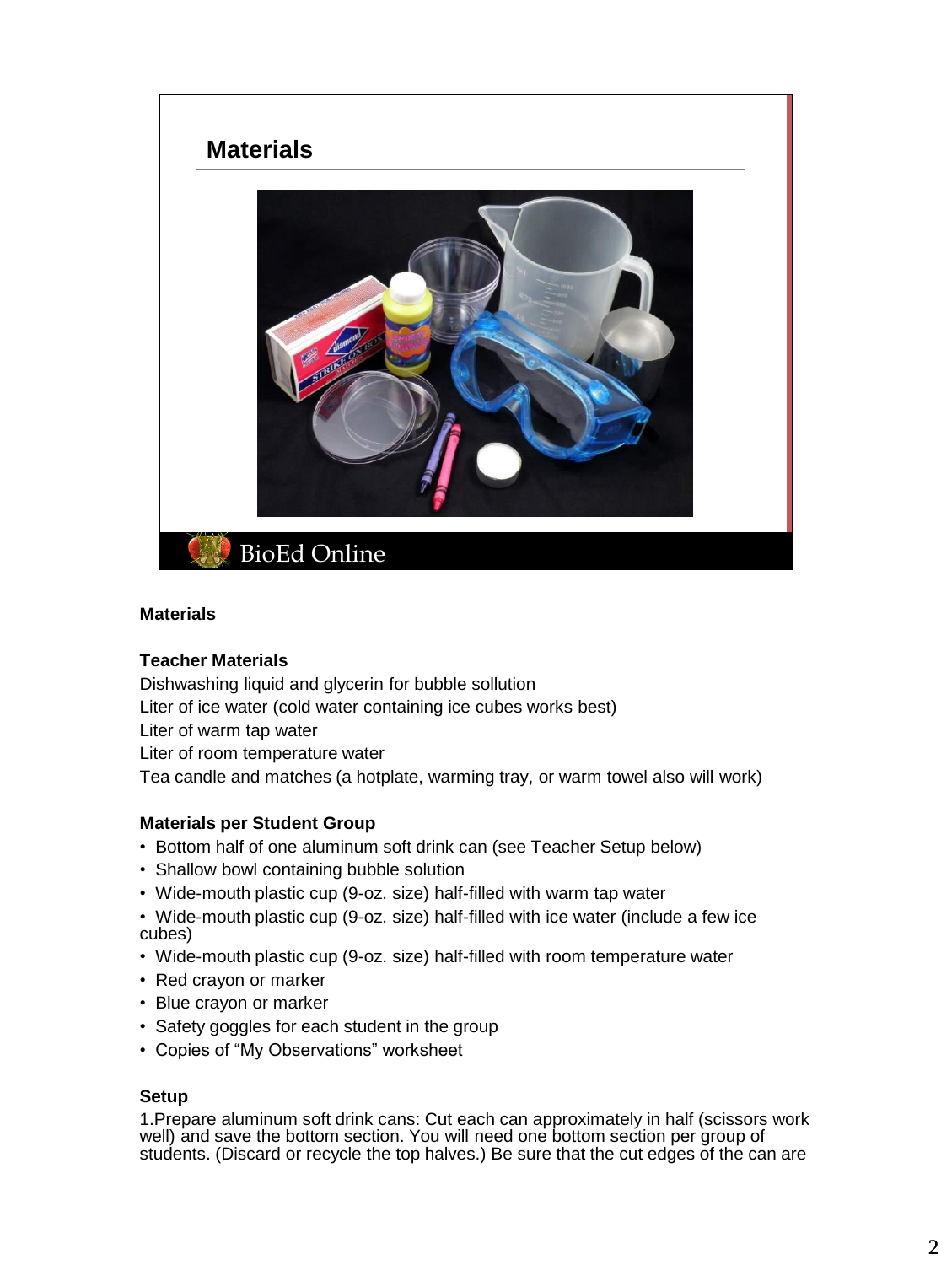smooth or covered with tape, so students do not injure themselves.

2. Prepare bubble solution: If you do not have commercial bubble solution, you can easily make your own by mixing together 1 gallon of water, 1 cup of dishwashing liquid, and  $\mathcal{U}_4$ cup of glycerin (from the drugstore).

# **Reference**

Moreno N., B. Tharp, and J. Dresden. (2011). *The Science of Air Teacher*'*s Guide.* Third edition. Baylor College of Medicine. ISBN: 978-1-888997-74-3. Development of this student activity was supported, in part, by grant numbers R25 ES06932 and R2510698 from the National Institute of Environmental Health Sciences of the National Institutes of Health to Baylor College of Medicine.

# **Image Reference**

Photo by Christopher Burnett © Baylor College of Medicine.

# **Key Words**

lesson, teaching slides, lesson demonstration, physical science, air, atmosphere, air temperature, heat, gas, gases, nitrogen, oxygen, argon, carbon dioxide, ozone, molecules, air particle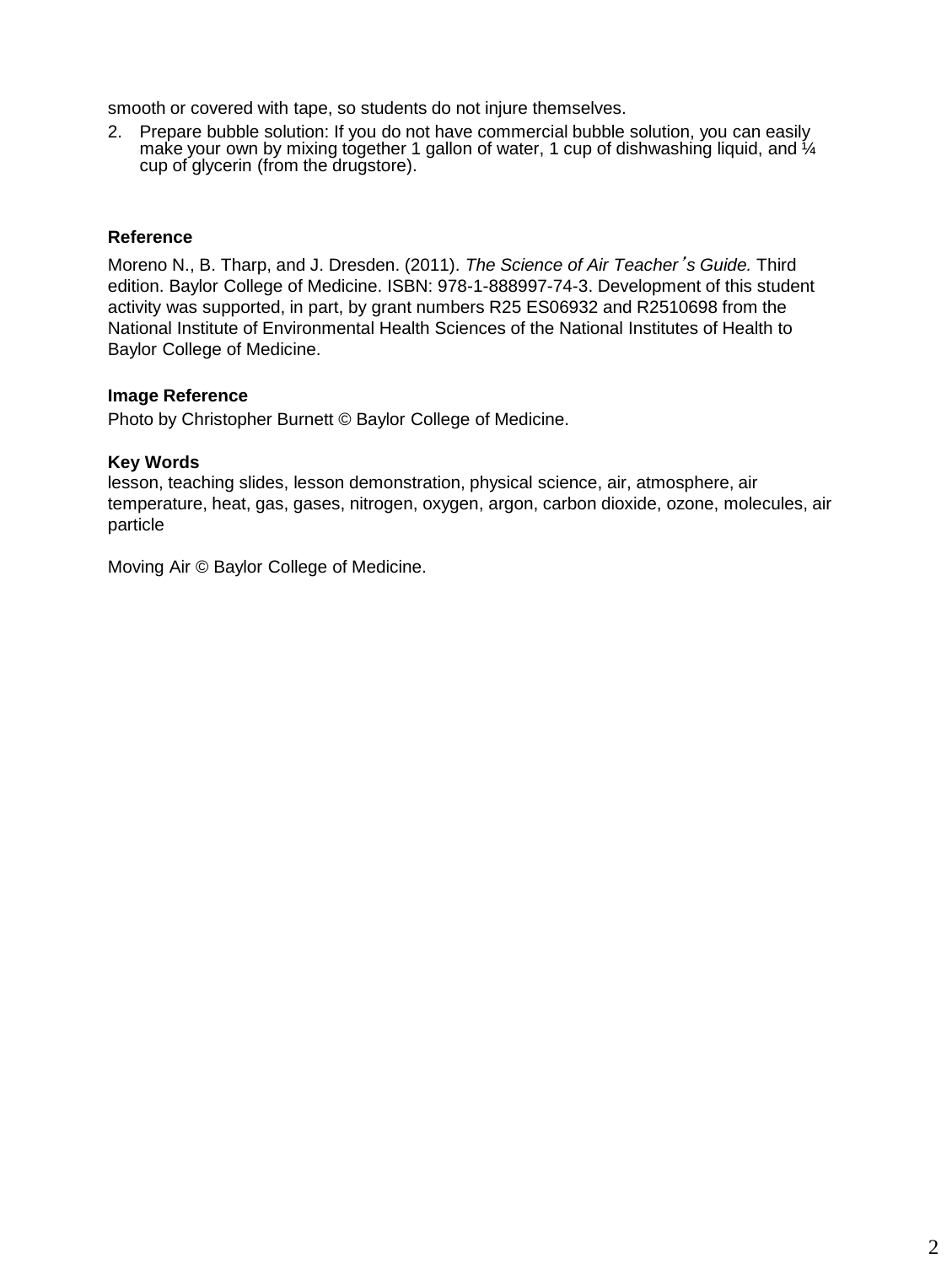

# **Science Safety Considerations**

Safety first! Students always must think about safety when conducting science investigations. This slide may be used to review safety with your class prior to beginning the activity.

Also, keep the following points in mind.

- Always follow your district school safety guidelines.
- Have a clear understanding of the investigation in advance. Practice any investigation with which you are not familiar before conducting it with the class.
- Make sure appropriate safety equipment, such as safety goggles, is available.
- Continually monitor the area where the investigation is being conducted.

#### **Reference**

1.Dean, R., M. Dean, and L. Motz. (2003). *Safety in the Elementary Science Classroom*. Arlington, VA: National Science Teachers Association.

2.Moreno N., B. Tharp, and J. Dresden. (2011). *The Science of Air Teacher*'*s Guide.* Third edition. Baylor College of Medicine. ISBN: 978-1-888997-74-3. Development of this student activity was supported, in part, by grant numbers R25 ES06932 and R2510698 from the National Institute of Environmental Health Sciences of the National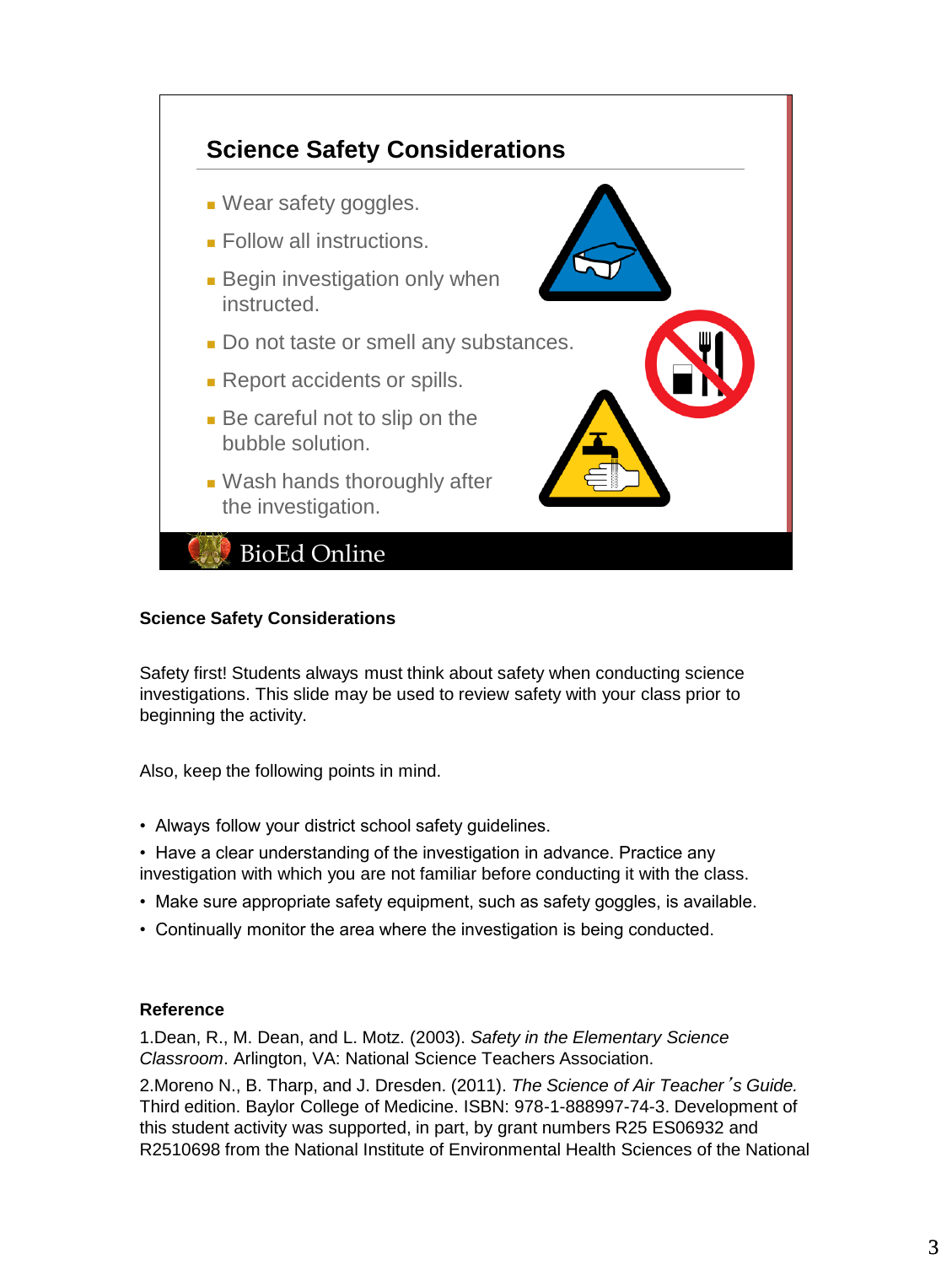Institutes of Health to Baylor College of Medicine.

# **Key Words**

lesson, teaching slides, lesson demonstration, physical science, air, atmosphere, air temperature, heat, gas, gases, nitrogen, oxygen, argon, carbon dioxide, ozone, molecules, air particle, safety,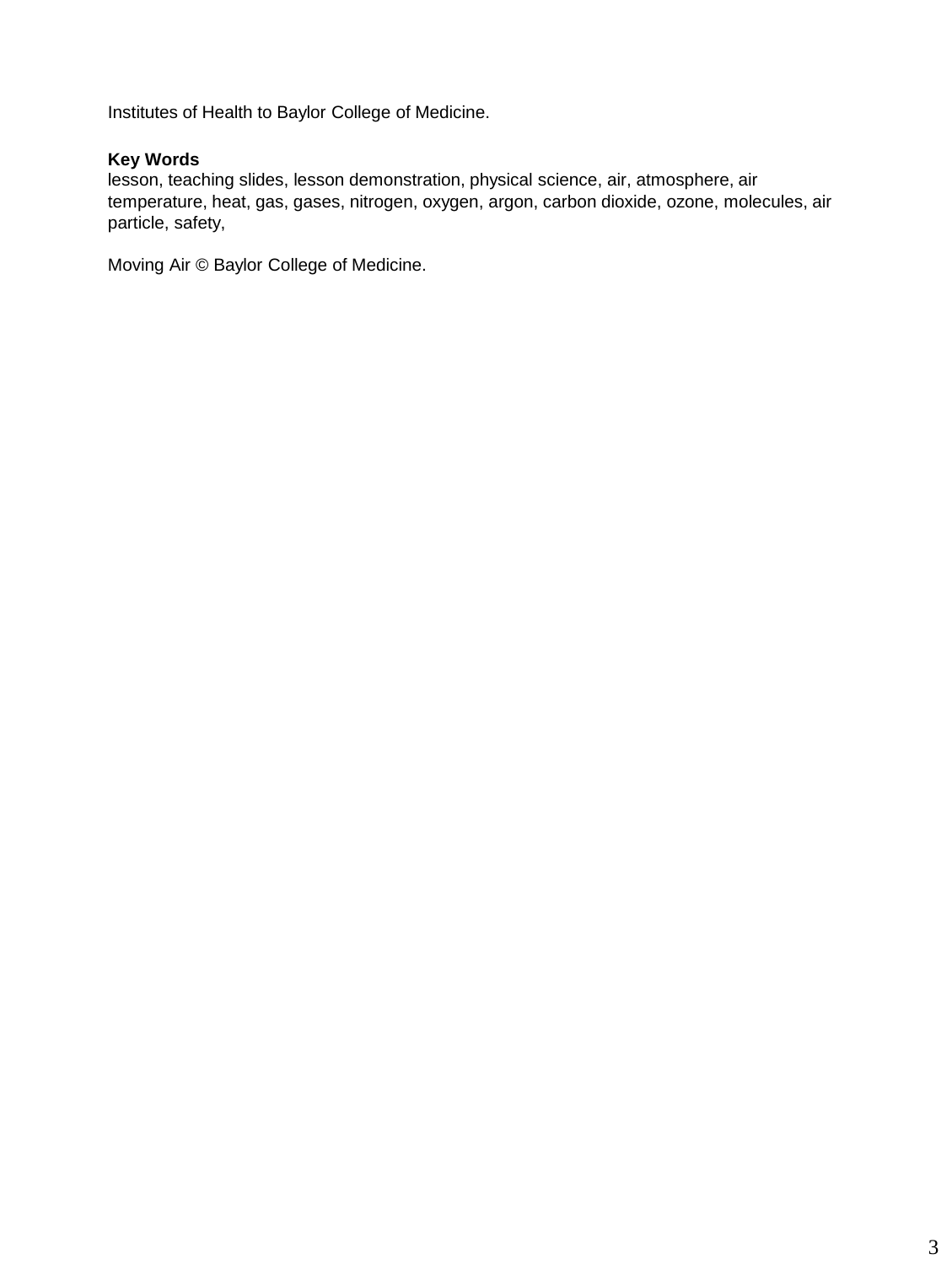# **How Does Air Behave?**



- Does temperature affect air's behavior?
- Have you ever wondered how hot air balloons fly?
- How hot is the air in hot air balloons?

# **How Does Air Behave?**

Focus students' attention by asking, *Is it hot or cold outside? Do you know that the temperature of air affects how it behaves and what it can do?* Explain that temperature affects how fast air molecules move and how much space air takes up. You may wish to stimulate further conversation by asking, *Can you think of any other ways temperature changes the way air behaves?*

Have students predict whether air will sink or rise if it is warmed. Write their predictions on the board, and then ask, *Have you ever wondered how hot air balloons fly?*

#### **Reference**

Moreno N., B. Tharp, and J. Dresden. (2011). *The Science of Air Teacher*'*s Guide.* Third edition. Baylor College of Medicine. ISBN: 978-1-888997-74-3. Development of this student activity was supported, in part, by grant numbers R25 ES06932 and R2510698 from the National Institute of Environmental Health Sciences of the National Institutes of Health to Baylor College of Medicine.

#### **Image Reference**

Photo © Randy Oostdyk, CC-BY-SA 3.0. http://en.wikipedia.org/wiki/File:Ballon2.jpg.

# **Key Words**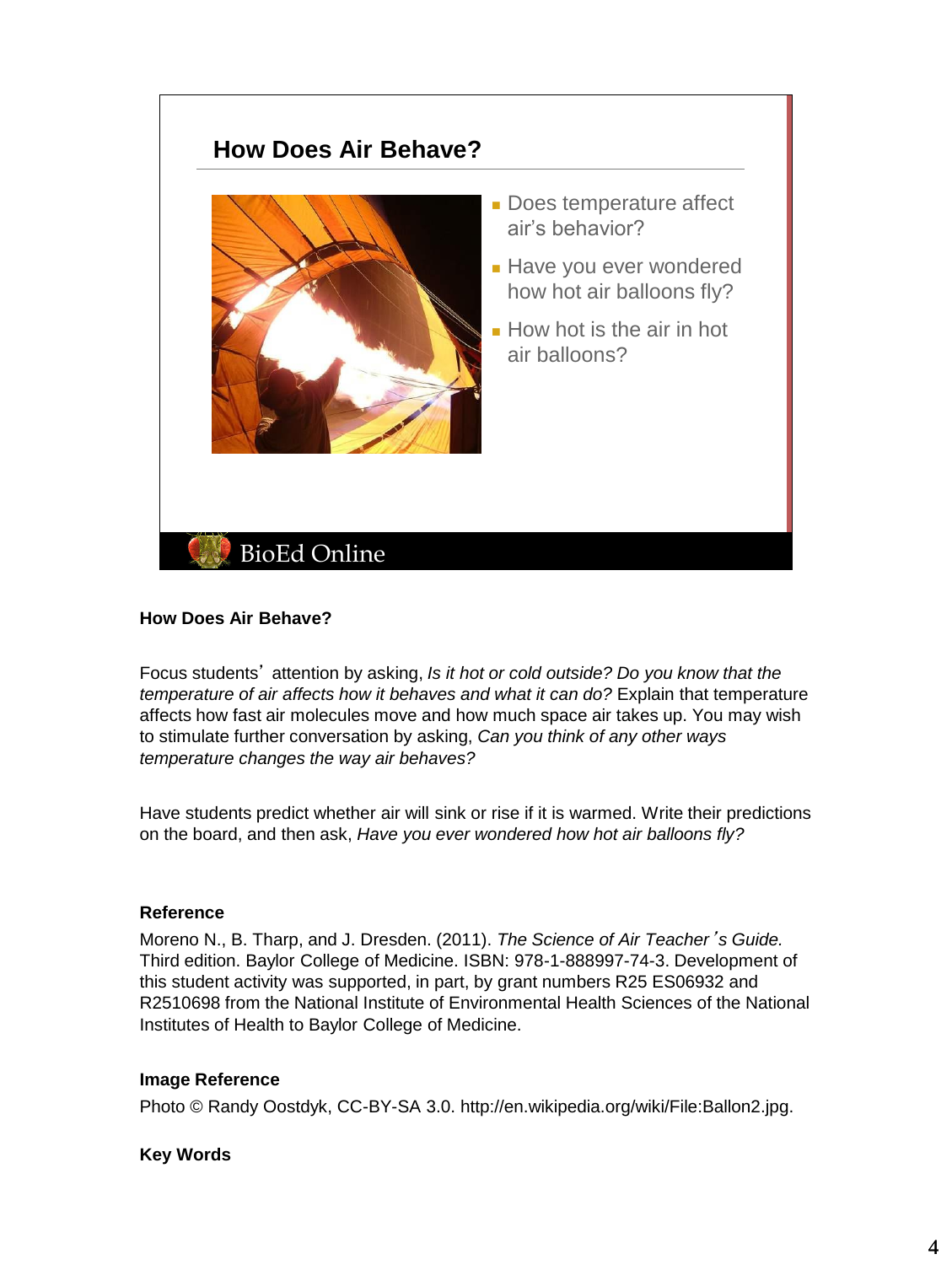lesson, teaching slides, lesson demonstration, physical science, air, atmosphere, air temperature, heat, gas, gases, nitrogen, oxygen, argon, carbon dioxide, ozone, molecules, air particle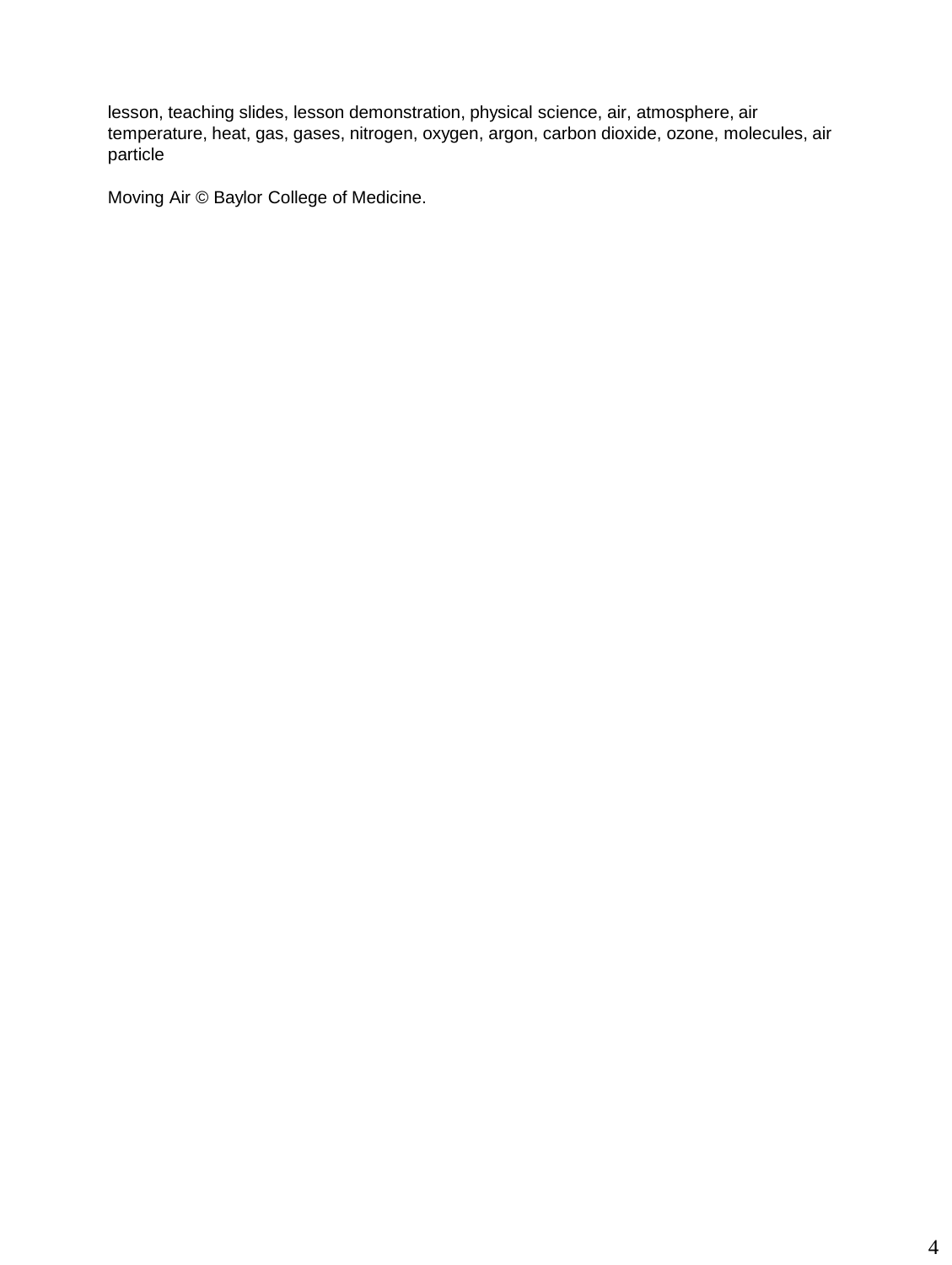

# **Let**'**s Get Started**

In this activity, students will observe how the temperature of air can change the size of soap/glycerin bubbles. They will make predictions, record observations, and draw conclusions based on their investigations. Students will learn that high temperatures cause air to expand and take up more space (when held in an expandable container), while cold temperatures cause air to contract and occupy less space.

Divide students into small groups. (If your students are very young, you may prefer to conduct the activity as a discovery lesson with the entire class.) Ask Materials Managers to collect the materials for their groups.

Demonstrate how to dip the open end of a can into the bubble solution to create a thin film. Have students predict what might happen to the bubble film when the can is placed in ice water, water at room temperature, and warm water. Students should use a red crayon to record their predictions on the My Observations worksheet. Then, have students dip the open ends of their cans into bubble solution. A film of solution will be visible across the tops of their cans.

Direct each group to place its can in the cup containing ice water and observe the bubble film for about a minute. Ask, "What is happening to the bubble?" and "What does this tell us about the air inside?" Have students use the blue crayon to record their observations on the "My Observations" worksheet.

Then, direct students to make a new bubble film and repeat the above steps to observe the effects of room temperature and warm water on the bubble.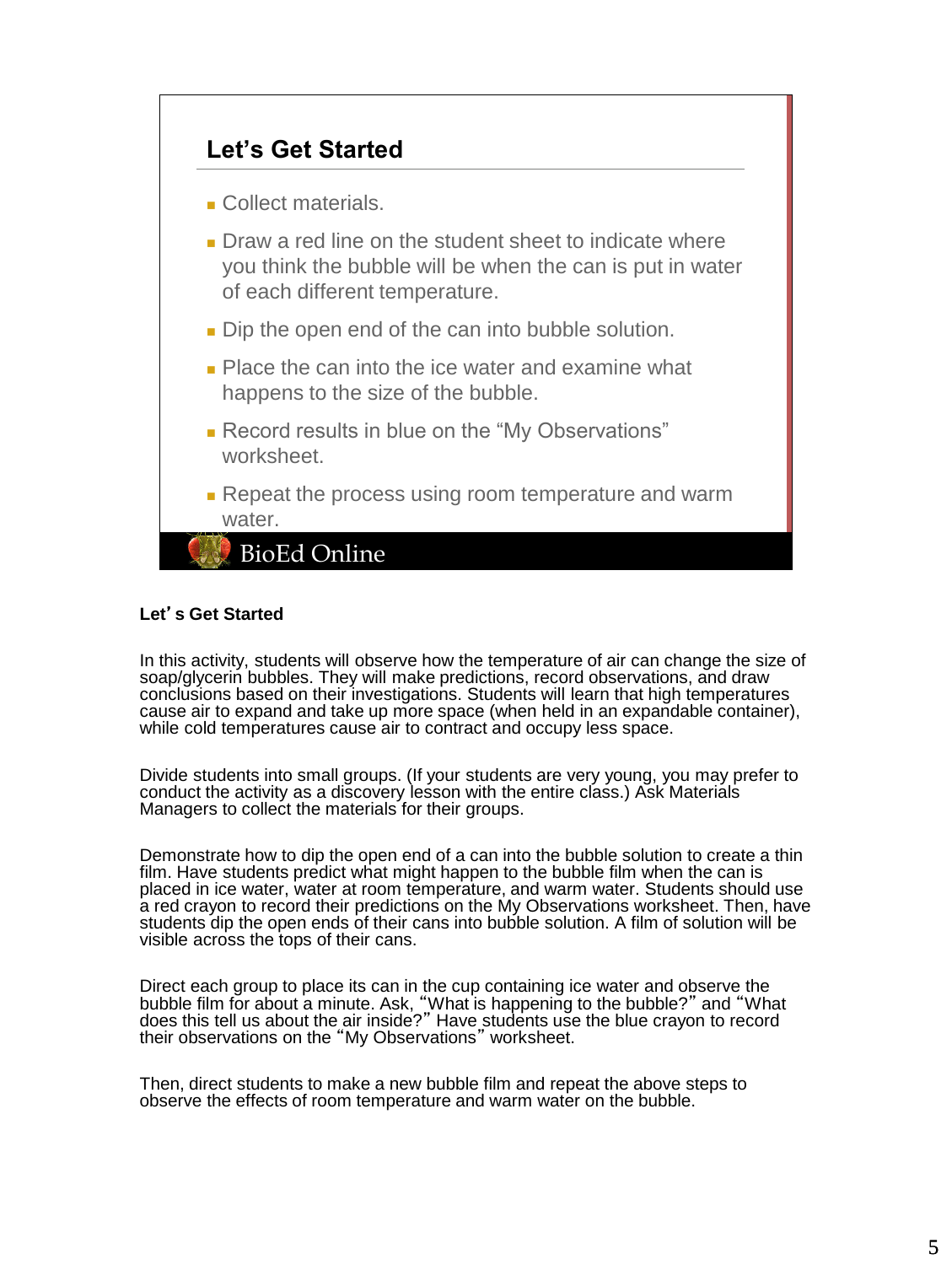Moreno N., B. Tharp, and J. Dresden. (2011). *The Science of Air Teacher*'*s Guide.* Third edition. Baylor College of Medicine. ISBN: 978-1-888997-74-3. Development of this student activity was supported, in part, by grant numbers R25 ES06932 and R2510698 from the National Institute of Environmental Health Sciences of the National Institutes of Health to Baylor College of Medicine.

# **Key Words**

lesson, teaching slides, lesson demonstration, physical science, air, atmosphere, air temperature, heat, gas, gases, nitrogen, oxygen, argon, carbon dioxide, ozone, molecules, air particle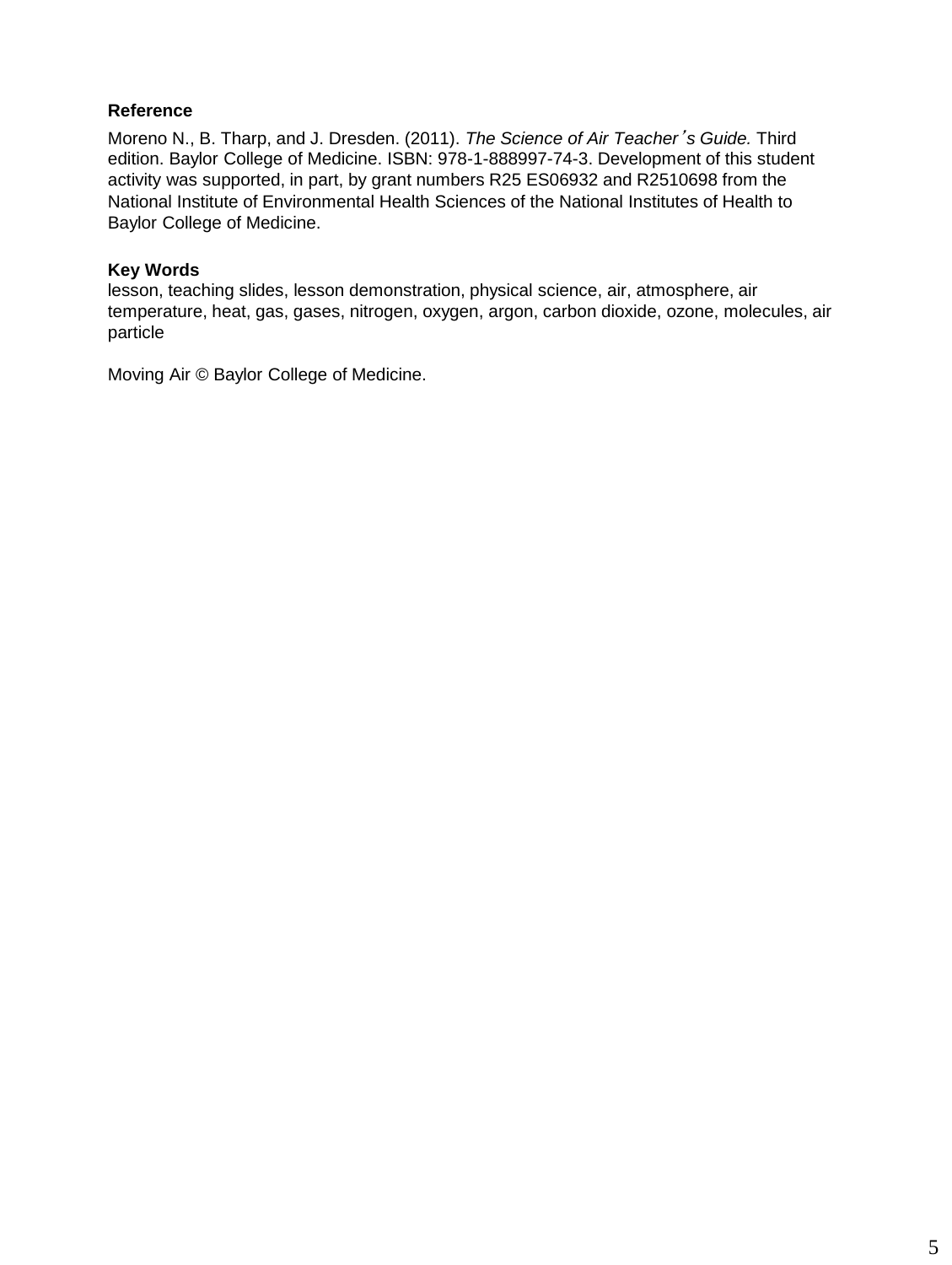

# **Let**'**s Talk About It**

As a class, discuss students' predictions about the effects of warm and cool air on their bubbles. Then talk about what actually happened.

Tell students that temperature determines how much the molecules in air move and how much space air can take up. Ask students, *Why did the bubble film dip below the top of the can when you placed the can in ice water?* Be sure that the students understand the ice water cooled the molecules in the air, which caused the molecules to move less and push less against each other and the sides of the container than they did in warmer air. Continue the discussion by asking students to explain what happened to the bubble film when the can was placed in the warm water. In this case, students should understand that when the molecules in the air were warmed by the water, they moved more and bounced more against each other and against the bubble top of the container than they did when the air was cooler.

Next, ask students, *What do you think will happen if we heat the air in the can even more?* As a class demonstration, dip the open end of another can in bubble solution, and then heat the bottom of the can using a lighted candle or hotplate. The bubble will bulge much more dramatically than when the can was placed in warm water.

Extend students' discoveries about the movement of air by encouraging students to think about what might be happening with the air inside the classroom right now. Ask, *What happened to the air inside the can when it was placed in cold water? In warm water?* Begin a general class discussion by asking*, Is all the air in this room the same temperature? If not, what are the sources of different temperatures of air? What will happen if the air in one part of the room is warmer than air in another part of the room?*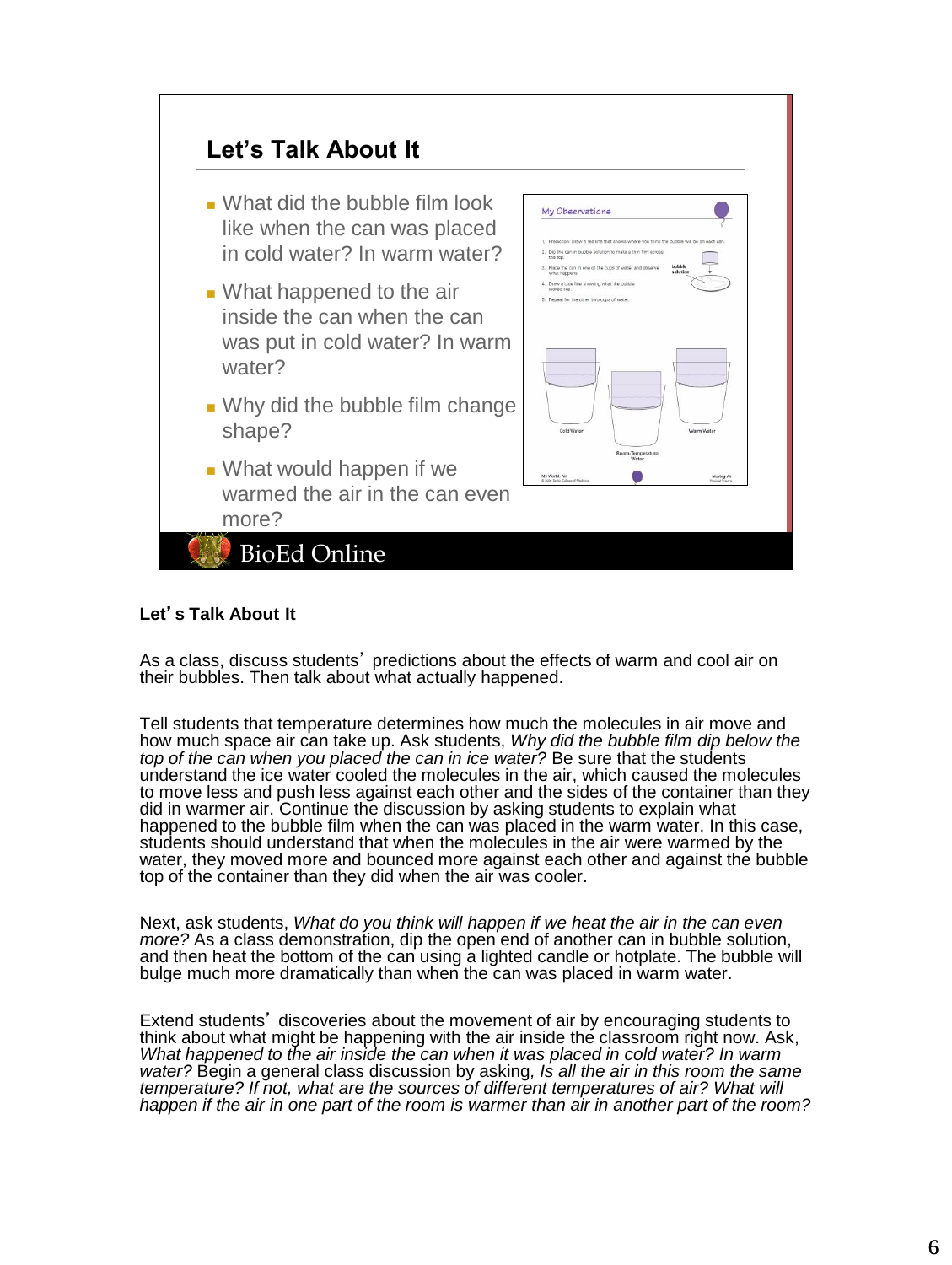Moreno N., B. Tharp, and J. Dresden. (2011). *The Science of Air Teacher*'*s Guide.* Third edition. Baylor College of Medicine. ISBN: 978-1-888997-74-3. Development of this student activity was supported, in part, by grant numbers R25 ES06932 and R2510698 from the National Institute of Environmental Health Sciences of the National Institutes of Health to Baylor College of Medicine.

# **Key Words**

lesson, teaching slides, lesson demonstration, physical science, air, atmosphere, air temperature, heat, gas, gases, nitrogen, oxygen, argon, carbon dioxide, ozone, molecules, air particle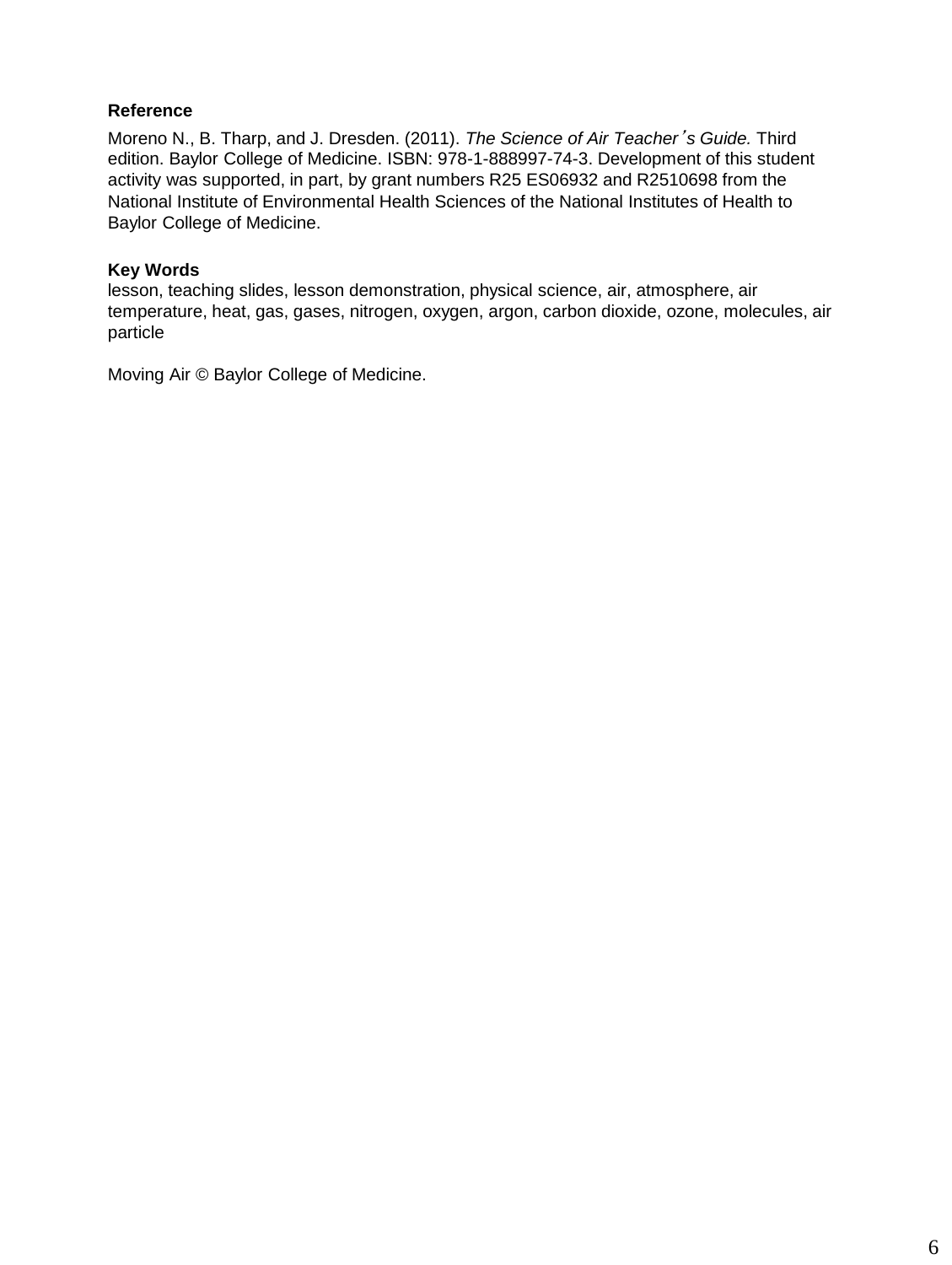# **The Science of Air and Temperature**



- Temperature determines how much the molecules in air move.
- Temperature determines how much space air occupies.
- Temperature changes account for most air movement that we can observe, both indoors

#### **The Science of Air and Temperature**

In this activity, students observed the following properties of air.

- **Temperature determines how much the molecules in air move**. The molecules in air (and in all gases) are constantly moving in a random motion. As temperature rises, molecules become more active. They bounce off one another and off the sides of a container with more energy. At lower temperatures, there is less motion and energy among molecules.
- **Temperature determines how much space air occupies**. Gases take up space, but unlike liquids or solids, they have no definite shape or volume unless they are put into a container. The amount of space occupied by a gas is determined by temperature. For example, an increase in temperature causes air to expand and rise (due to more energetic "bouncing" of air molecules). A decrease in temperature will cause air to contract (take up less space), and sink.
- **Temperature changes account for most air movement that we can observe, both indoors and outdoors**. In a room with areas of different temperatures, air currents will develop as higher-energy ("bouncier") warm air rises and lowerenergy cool air sinks. For example, consider the following situations.
	- 1. Opening the freezer or refrigerator door allows cold air to escape and travel down to the floor.
	- 2. A bedroom upstairs is warmer than the bedroom below it because warm air rises.
	- 3. A hot air balloon rises because hot air inside the balloon lifts it off the ground. In the infrared image on this slide, pink indicates very hot air temperatures inside the balloon; blue indicates cooler air. Notice that the hottest air is at the very top of the balloon, while the cooler air is at the bottom.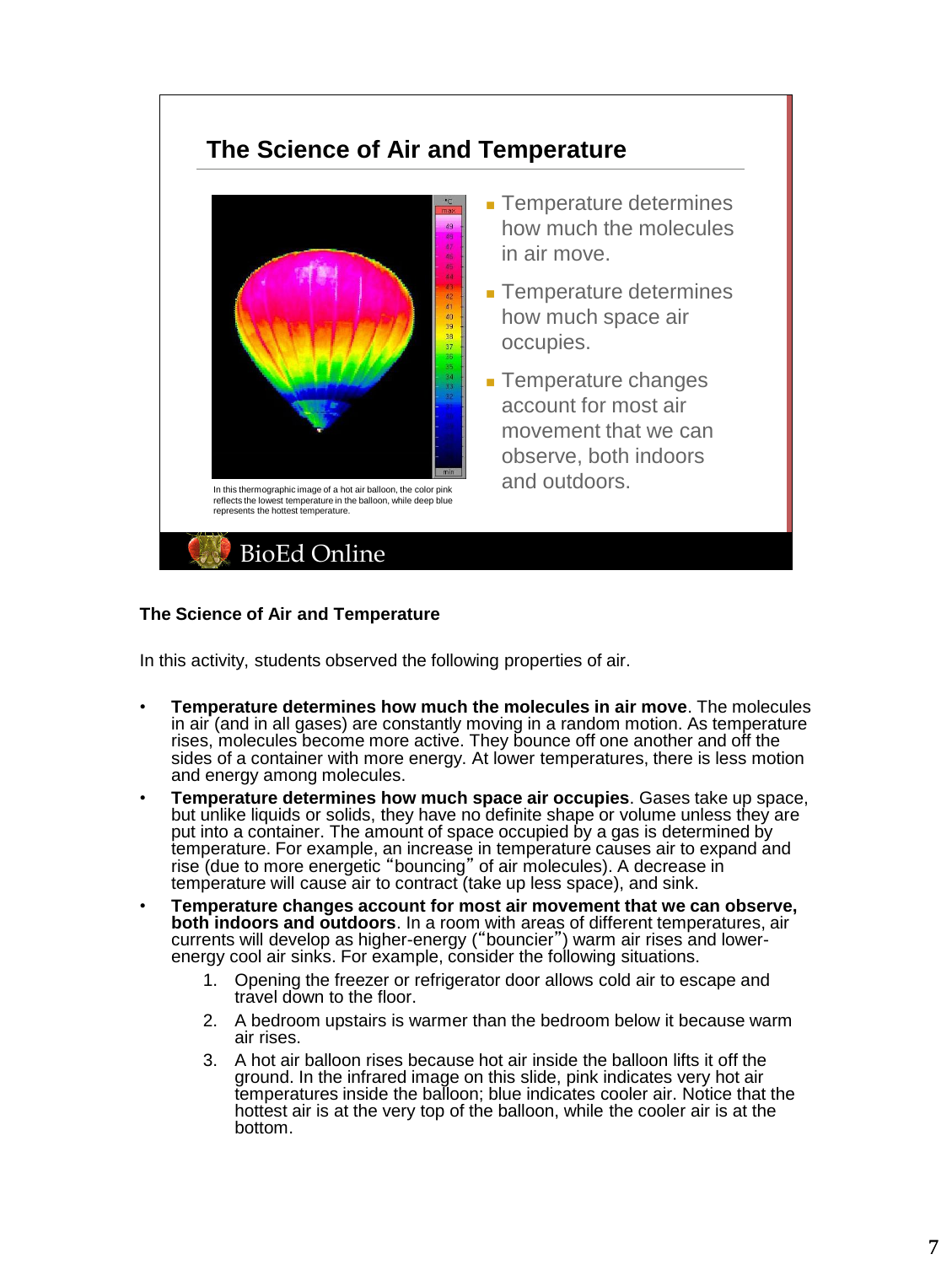Moreno N., B. Tharp, and J. Dresden. (2011). *The Science of Air Teacher*'*s Guide.* Third edition. Baylor College of Medicine. ISBN: 978-1-888997-74-3. Development of this student activity was supported, in part, by grant numbers R25 ES06932 and R2510698 from the National Institute of Environmental Health Sciences of the National Institutes of Health to Baylor College of Medicine.

# **Image Reference**

Photo © Luftfahrer, CC-BY-SA 3.0. http://commons.wikimedia.org/wiki/File:Infarot\_9.jpg

# **Key Words**

lesson, teaching slides, lesson demonstration, physical science, air, atmosphere, air temperature, heat, gas, gases, nitrogen, oxygen, argon, carbon dioxide, ozone, molecules, air particle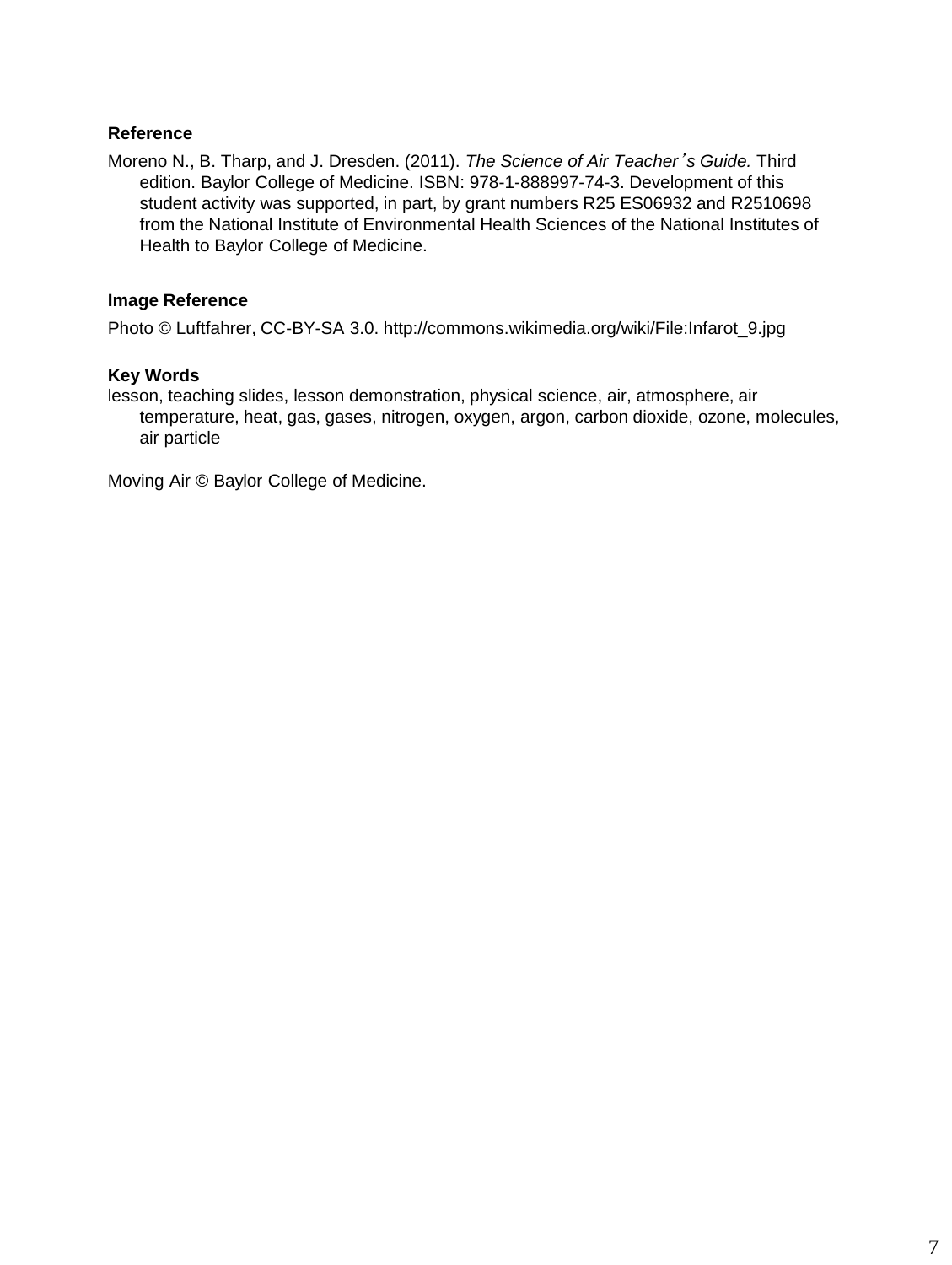# **Extensions**

- Blow bubbles in the air and watch where they travel.
- Do differences in temperature affect the distribution of dust and other pollutants within a room?
- How do temperature differences affect air



movement around the image above, moving clouds reveal air movement around<br>movement on Farth? the Earth. the Earth.



#### **Extensions**

Have students use bubbles to study air movements in other ways. For example, have them gently blow bubbles up into the air and observe where the bubbles travel. Ask, "Do the bubbles eventually fill the room?" and "Do they move upward or downward?"

Differences in temperature cause air movement. Have students predict how variations in air temperature would affect the distribution of dust and other pollutants within a room or building.

Have students look at a map or globe. Explain that the sun heats air near the equator more than it heats air near the poles (the poles receive less direct heat from the sun). Ask, *How do you think these differences in temperature influence the movement of air on Earth?* Then show students a chart of global wind patterns, such as the one on this slide, which shows prevailing wind circulation on Earth (indicated by the white arrows). Be sure to point out how wind patterns vary at different locations.

#### **Experiment**

Blow up a Ziplock<sup>®</sup> bag (1 gallon size) until it is fully inflated and the sides are tense. Do this by "unzipping" the bag slightly, blowing in, and closing it quickly without letting air out. Let the bag sit for 5–10 min. During this time, the air in the bag will cool from your body temperature (98.6 °F) to room temperature (68–77°F). This drop in temperature will cause the air in the bag to contract and exert less pressure on the sides of the bag. Thus, over time, students will notice that the sides of the bag become less taut. For a more dramatic display of the contraction of air at cooler temperatures, blow up a second Ziplock<sup>®</sup> bag and place it in the freezer for 5–10 min. Then compare this bag to the one at room temperature.